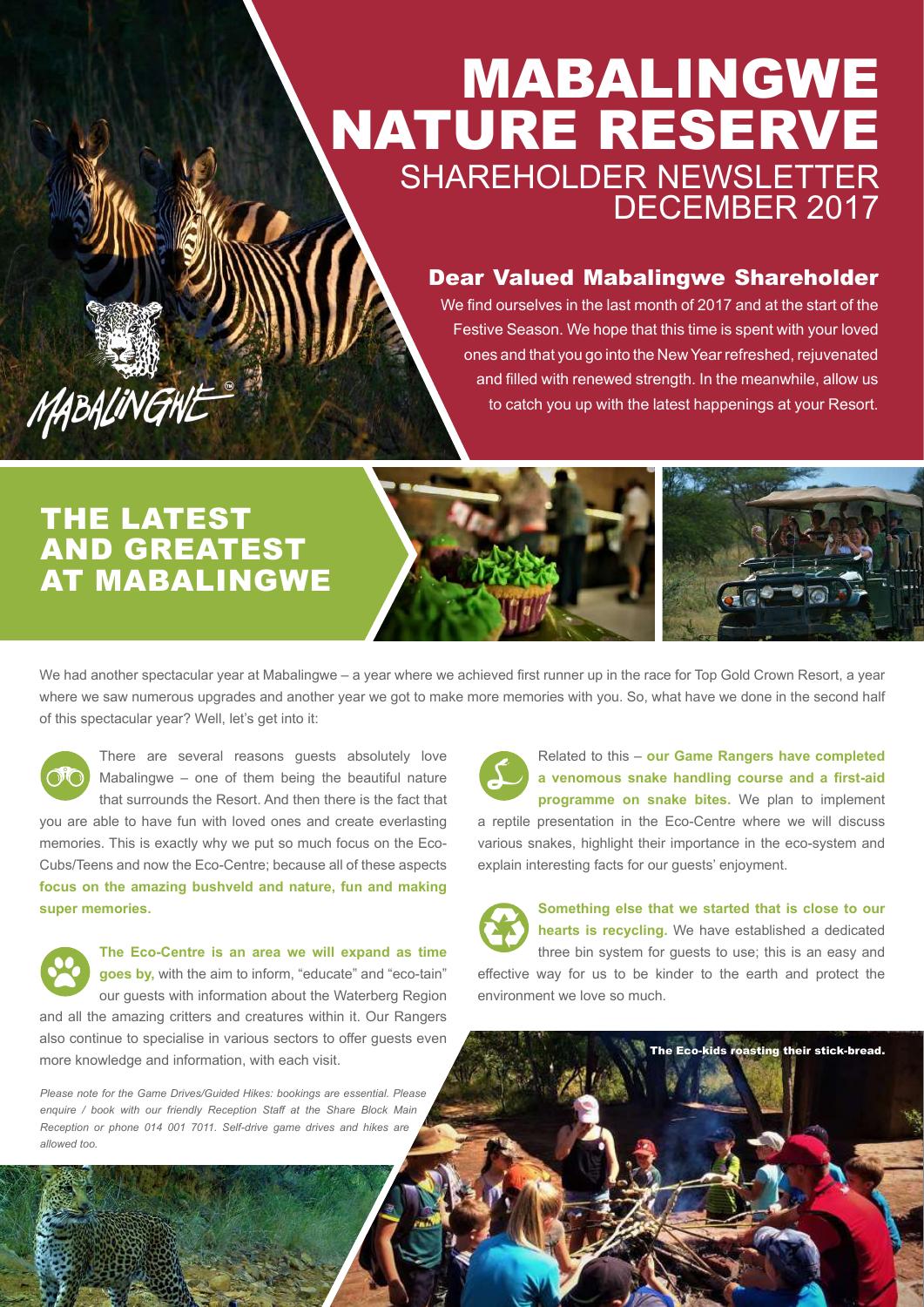## FROM THE **OUTDOORS** TO THE INDOORS …

The Mabalingwe Units have also seen numerous changes in 2017. Besides what we have previously reported on – **all Units now have new linen, orange throws and towels.** The Six- Sleepers have all now had their **couches replaced** and all Units received **new coffee plungers, cutlery trays and drying racks.** We have also replaced all braai tongs with beautiful Mabalingwe branded ones.

Our Le Fera Farm Shop/Plaaswinkel has expanded. Mabalingwe's Maintenance Team upgraded the inside of the Shop by installing **reinforced shelves and painting the walls.** Due to the structural changes **we are able to stock a greater variety of items** and to celebrate, we run all kinds of specials and promotions. Don't miss the **brand new slushy machine** on your next visit!

On the topic of specials and promotions – **there are always specials running at Le Fera Restaurant.** One of the most popular remains the **Mom's Night-Off** Campaign, where we treat mom and dad to a night-off from cooking at Le Fera Restaurant on Tuesday nights, with a three-course meal at a set-price. And as a cherry on top, **we entertain the kids** and of course provide them with something yummy too. Le Fera's Menu caters for all tastes and cravings – so whether you want a delicious thick milkshake with a cheeseburger and fries, or a cheesy just-out-the-oven lasagne, brekkie with all the trimmings, sticky ribs, quick toasted sarmie or a fresh salad (and more!) – **a visit to the Restaurant is well worth it.**

**Whether we upgrade the Resort facilities, the Units or the entertainment programmes, we do so with you in mind. We look forward to what the New Year brings and as always we will keep you posted on the latest and greatest developments at your home-away-from-home.**

### **Miss Out on Fun and Delicious Christmas and New Year's Festivities and Food at Le Fera Restaurant.**

**Don't** 

Visit: http://www.mabalingwe.co.za/ resort\_facilities.php for the Details and Menus.

## Mabalingwe's Cheese and Onion 'Tato Bake



Mmmm can you smell that lingering smell of the braai as you wait for the fire to be ready? That feeling you get while you sip on a cold one, knowing you'll soon be enjoying your favourite braai items with your family…There is nothing quite like that feeling. To add to your arsenal of delicious braai sides, we thought we would share one of our favourite potato bake recipes with you.

#### What do you need:

- 7 medium potaotes
- 60 ml olive oil and additional for frying
- A tin of chickpeas, drained
- 2 large onions, sliced

#### How to Make:

- 1. Parboil potatoes for five minutes in salted water.
- 2. Remove and drain (carefully).
- 3. Cut the potatoes in rough slices and place in a greased oven dish. Pour the olive oil over the potatoes and mix, so that the oil covers all the slices. Pour the drained chickpeas over the potatoes.
- 4. In a skillet, pour a dash of oil and fry the sliced onion and mushrooms until golden brown.
- 1 punnet of mushrooms, sliced
- Spice of choice (braai spice, veggie spice etc)
- 250 ml cream
- 240 g (1 block of cheese), grated
- 5. Spoon this mixture on top of the chickpeas. Season this with the spice of your choice.
- $\overline{6}$ . Evenly pour over the cream and then sprinkle the grated cheese.
- 7. Bake at 180 °C for about 40 minutes, or until top is golden and the potatoes are soft (test with sosatie stick, knife or fork).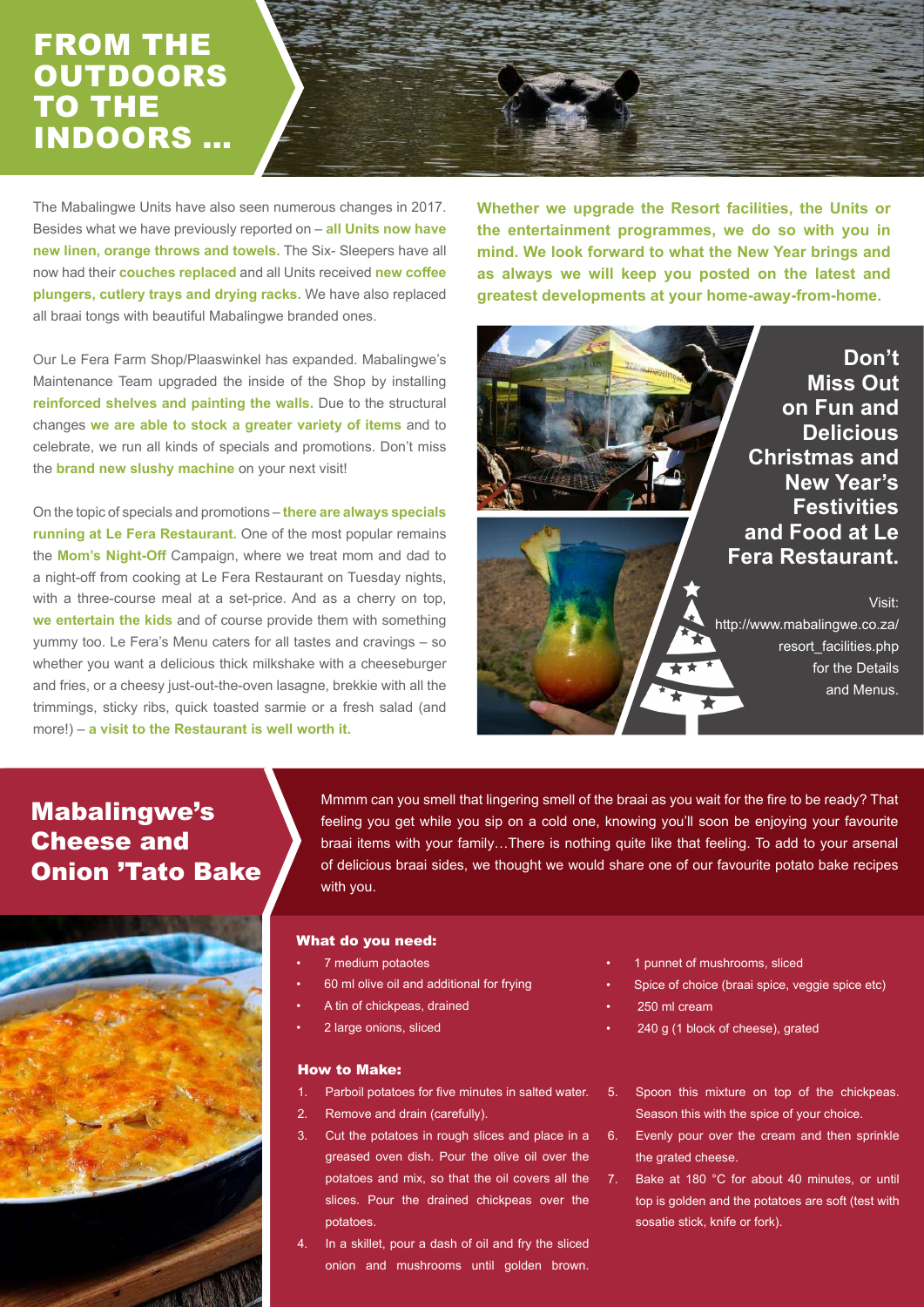## Your Resort Story Section:

### **We received amazing news, feedback and pictures from the Grundlingh Family. Thank you Jasmine for sharing the following with us:**

"We have been coming to Mabalingwe since it originally opened. My grandparents were one of the first shareholders.... We have come every year since then and love it. Last year my husband proposed to me on the farm and it was the most amazing day of my life! We love coming and have done for so many years.... "





**We would also like to thank Johann van Emmenis for the amazing photos he submitted:**





## Don't forget to share

### your photos, stories, recipes and favourite memories with us!

Email Yourresortstory@oaks.co.za and you could be featured on our blog, upcoming newsletters and/or Mabalingwe's Facebook page.